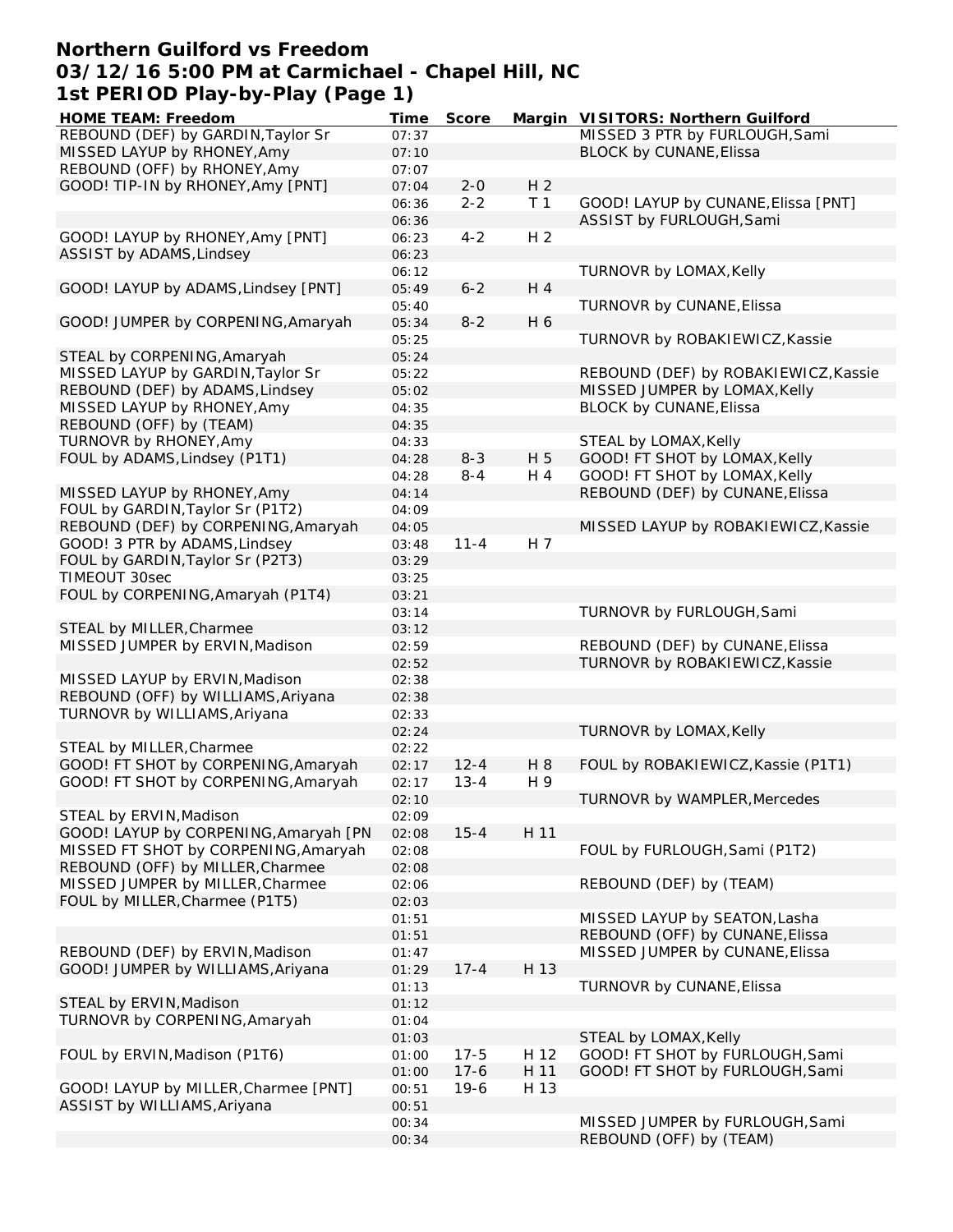# **Northern Guilford vs Freedom 03/12/16 5:00 PM at Carmichael - Chapel Hill, NC 1st PERIOD Play-by-Play (Page 2)**

| HOME TEAM: Freedom               |       | Time Score |      | Margin VISITORS: Northern Guilford  |
|----------------------------------|-------|------------|------|-------------------------------------|
|                                  | 00:28 |            |      | MISSED 3 PTR by ROBAKIEWICZ, Kassie |
|                                  | 00:28 |            |      | REBOUND (OFF) by SEATON, Lasha      |
| FOUL by MILLER, Charmee (P2T7)   | 00:23 | 19-7       |      | H 12 GOOD! FT SHOT by SEATON, Lasha |
| REBOUND (DEF) by RHONEY, Amy     | 00:23 |            |      | MISSED FT SHOT by SEATON, Lasha     |
| GOOD! FT SHOT by ADAMS, Lindsey  | 00:02 | $20 - 7$   | H 13 | FOUL by FURLOUGH, Sami (P2T3)       |
| MISSED FT SHOT by ADAMS, Lindsey | 00:02 |            |      | REBOUND (DEF) by CUNANE, Elissa     |

Freedom 20, Northern Guilford 7

|                                              | In | Off | -2nd  | Fast       |                         |
|----------------------------------------------|----|-----|-------|------------|-------------------------|
| 1st period-only Paint T/O Chance Break Bench |    |     |       |            |                         |
| Northern Guilford 2                          |    |     | 4 1 0 |            | Score tied - 1 time.    |
| Freedom 10                                   |    |     | 8 2   | $\Omega$ 2 | Lead changed - 0 times. |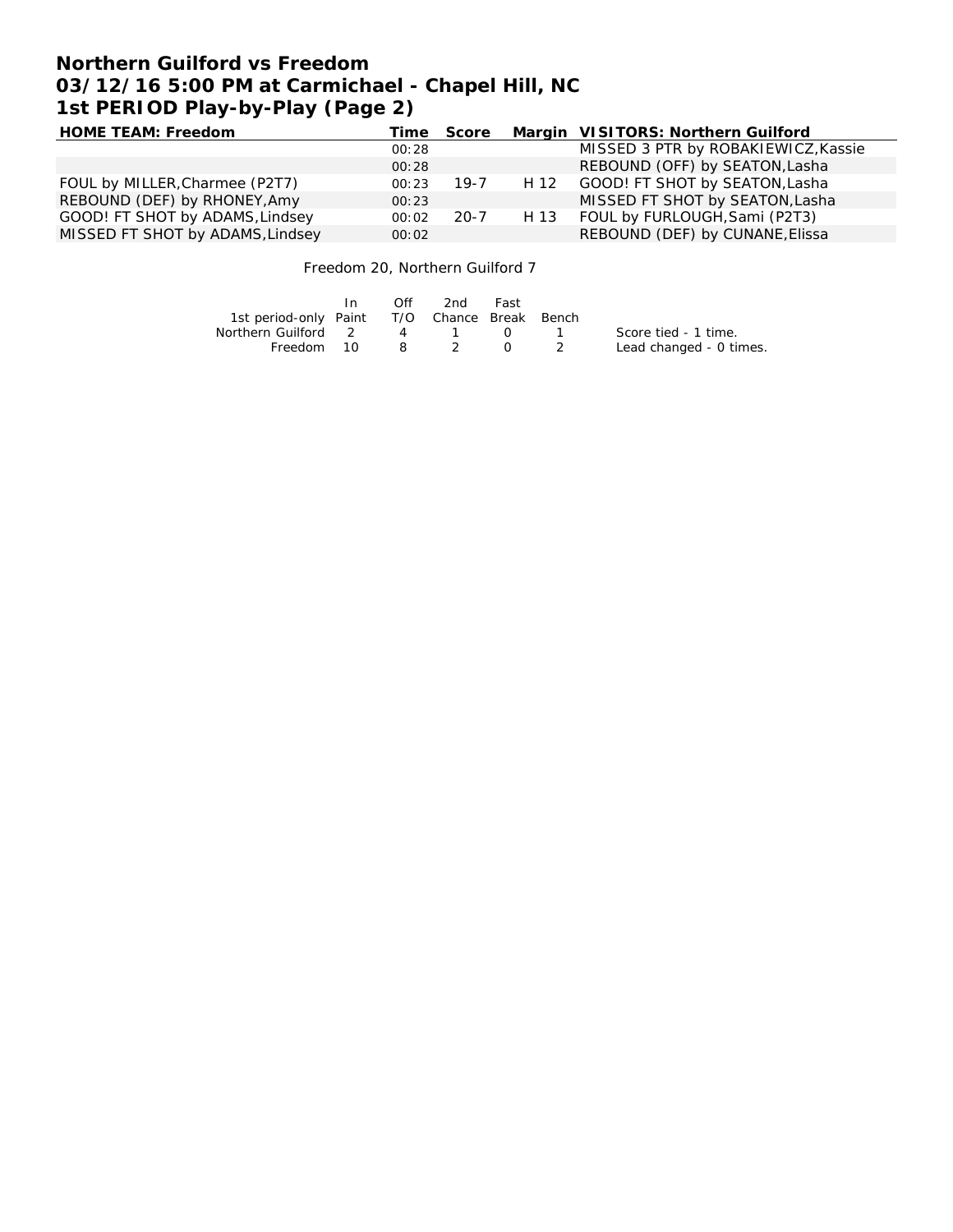### **Northern Guilford vs Freedom 03/12/16 5:00 PM at Carmichael - Chapel Hill, NC 2nd PERIOD Play-by-Play (Page 1)**

| HOME TEAM: Freedom                     | Time           | Score     |                | Margin VISITORS: Northern Guilford                                      |
|----------------------------------------|----------------|-----------|----------------|-------------------------------------------------------------------------|
| MISSED JUMPER by CORPENING, Amaryah    | 07:41          |           |                |                                                                         |
| REBOUND (OFF) by RHONEY, Amy           | 07:41          |           |                |                                                                         |
| MISSED TIP-IN by RHONEY, Amy           | 07:37          |           |                | <b>BLOCK by CUNANE, Elissa</b>                                          |
| REBOUND (OFF) by RHONEY, Amy           | 07:37          |           |                |                                                                         |
| GOOD! FT SHOT by RHONEY, Amy           | 07:37          | $21 - 7$  | H 14           | FOUL by CUNANE, Elissa (P1T4)                                           |
| MISSED FT SHOT by RHONEY, Amy          | 07:37          |           |                | REBOUND (DEF) by (TEAM)                                                 |
| FOUL by RHONEY, Amy (P1T8)             | 07:36          |           |                | MISSED FT SHOT by WAMPLER, Mercedes                                     |
| REBOUND (DEF) by GARDIN, Taylor Sr     | 07:36          |           |                |                                                                         |
| MISSED LAYUP by WILLIAMS, Ariyana      | 07:23          |           |                | <b>BLOCK by CUNANE, Elissa</b>                                          |
| REBOUND (OFF) by (TEAM)                | 07:21          |           |                |                                                                         |
| MISSED JUMPER by WILLIAMS, Ariyana     | 07:13          |           |                | REBOUND (DEF) by CUNANE, Elissa                                         |
| BLOCK by RHONEY, Amy                   | 07:02          |           |                | MISSED JUMPER by LOMAX, Kelly                                           |
|                                        | 07:00          |           |                | REBOUND (OFF) by CUNANE, Elissa                                         |
| BLOCK by RHONEY, Amy                   | 06:55          |           |                | MISSED JUMPER by CUNANE, Elissa                                         |
| REBOUND (DEF) by CORPENING, Amaryah    | 06:54          |           |                |                                                                         |
| MISSED FT SHOT by CORPENING, Amaryah   | 06:51          |           |                | FOUL by SEATON, Lasha (P1T5)                                            |
| REBOUND (OFF) by (DEADBALL)            | 06:51          |           |                |                                                                         |
| MISSED FT SHOT by CORPENING, Amaryah   | 06:51          |           |                | REBOUND (DEF) by CUNANE, Elissa                                         |
| FOUL by RHONEY, Amy (P2T9)             | 06:36          | $21 - 8$  | H 13           | GOOD! FT SHOT by CUNANE, Elissa                                         |
|                                        | 06:36          | $21 - 9$  | H 12           | GOOD! FT SHOT by CUNANE, Elissa                                         |
| MISSED 3 PTR by WILLIAMS, Ariyana      | 06:07          |           |                | REBOUND (DEF) by ROBAKIEWICZ, Kassie                                    |
|                                        | 05:50          |           |                | MISSED LAYUP by CUNANE, Elissa                                          |
|                                        | 05:50          |           |                | REBOUND (OFF) by LOMAX, Kelly                                           |
| REBOUND (DEF) by MILLER, Charmee       | 05:46          |           |                | MISSED LAYUP by WAMPLER, Mercedes                                       |
| TURNOVR by ADAMS, Lindsey              | 05:32          |           |                |                                                                         |
|                                        | 05:22          | $21 - 12$ | H 9            | GOOD! 3 PTR by ROBAKIEWICZ, Kassie                                      |
| GOOD! LAYUP by WILLIAMS, Ariyana [PNT] | 04:59          | $23 - 12$ | H 11           |                                                                         |
|                                        | 04:42          | $23 - 14$ | H 9            | GOOD! LAYUP by CUNANE, Elissa [PNT]                                     |
|                                        | 04:42          |           |                | ASSIST by ROBAKIEWICZ, Kassie                                           |
| FOUL by MILLER, Charmee (P3T10)        | 04:42          | $23 - 15$ | H 8            | GOOD! FT SHOT by CUNANE, Elissa                                         |
| TIMEOUT 30sec                          | 04:38          |           |                |                                                                         |
| MISSED JUMPER by ADAMS, Lindsey        | 04:14          | $23 - 17$ | H 6            | REBOUND (DEF) by SEATON, Lasha<br>GOOD! LAYUP by SEATON, Lasha [FB/PNT] |
| MISSED 3 PTR by ADAMS, Lindsey         | 04:05          |           |                | REBOUND (DEF) by LOMAX, Kelly                                           |
|                                        | 03:45<br>03:32 |           |                | TURNOVR by ROBAKIEWICZ, Kassie                                          |
| STEAL by GARDIN, Taylor Sr             | 03:31          |           |                |                                                                         |
| GOOD! FT SHOT by WILLIAMS, Ariyana     | 03:29          | $24 - 17$ | H 7            | FOUL by SEATON, Lasha (P2T6)                                            |
| GOOD! FT SHOT by WILLIAMS, Ariyana     | 03:29          | $25 - 17$ | H 8            |                                                                         |
| REBOUND (DEF) by ERVIN, Madison        | 03:13          |           |                | MISSED JUMPER by WAMPLER, Mercedes                                      |
| TURNOVR by CORPENING, Amaryah          | 03:03          |           |                |                                                                         |
| STEAL by ERVIN, Madison                | 03:03          |           |                | TURNOVR by ROBAKIEWICZ, Kassie                                          |
| GOOD! LAYUP by ERVIN, Madison [FB/PNT] | 02:50          | $27 - 17$ | H 10           |                                                                         |
| MISSED FT SHOT by ERVIN, Madison       | 02:50          |           |                | FOUL by CLAYTON, Zamaya (P1T7)                                          |
|                                        | 02:50          |           |                | REBOUND (DEF) by CUNANE, Elissa                                         |
| FOUL by PEARSON, Tabby (P1T11)         | 02:32          | $27 - 18$ | H 9            | GOOD! FT SHOT by ROBAKIEWICZ, Kassie                                    |
|                                        | 02:32          | $27 - 19$ | H 8            | GOOD! FT SHOT by ROBAKIEWICZ, Kassie                                    |
| MISSED LAYUP by WILLIAMS, Ariyana      | 02:21          |           |                | REBOUND (DEF) by CUNANE, Elissa                                         |
|                                        | 02:12          | $27 - 22$ | H 5            | GOOD! 3 PTR by ROBAKIEWICZ, Kassie                                      |
|                                        | 02:12          |           |                | ASSIST by WAMPLER, Mercedes                                             |
| GOOD! LAYUP by ERVIN, Madison [PNT]    | 01:53          | $29 - 22$ | H <sub>7</sub> |                                                                         |
| REBOUND (DEF) by ERVIN, Madison        | 01:19          |           |                | MISSED JUMPER by LOMAX, Kelly                                           |
| MISSED JUMPER by WILLIAMS, Ariyana     | 00:06          |           |                | REBOUND (DEF) by ROBAKIEWICZ, Kassie                                    |
|                                        |                |           |                |                                                                         |

#### Freedom 29, Northern Guilford 22

|                                              | In Off | 2nd | Fast |                         |
|----------------------------------------------|--------|-----|------|-------------------------|
| 2nd period-only Paint T/O Chance Break Bench |        |     |      |                         |
| Northern Guilford 4 3 0 2 2                  |        |     |      | Score tied - 0 times.   |
| Freedom 6 $4$ 1 2 $4$                        |        |     |      | Lead changed - 0 times. |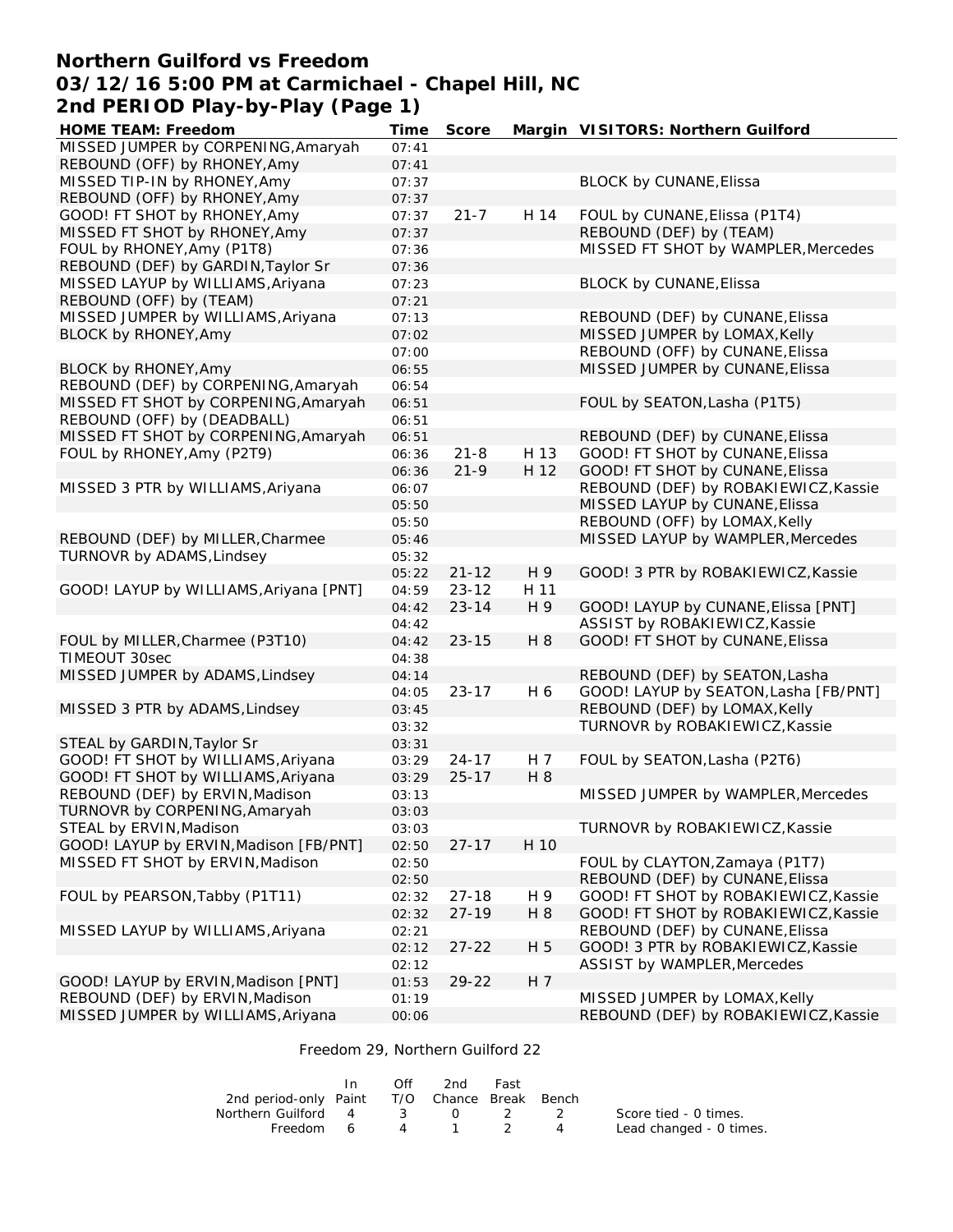## **Northern Guilford vs Freedom 03/12/16 5:00 PM at Carmichael - Chapel Hill, NC 3rd PERIOD Play-by-Play (Page 1)**

| HOME TEAM: Freedom                     | Time  | Score     |     | Margin VISITORS: Northern Guilford     |
|----------------------------------------|-------|-----------|-----|----------------------------------------|
| FOUL by RHONEY, Amy (P3T1)             | 07:51 |           |     | MISSED FT SHOT by CUNANE, Elissa       |
|                                        | 07:51 |           |     | REBOUND (OFF) by (DEADBALL)            |
|                                        | 07:51 | 29-23     | H 6 | GOOD! FT SHOT by CUNANE, Elissa        |
| GOOD! 3 PTR by ADAMS, Lindsey          | 07:30 | $32 - 23$ | H 9 |                                        |
| ASSIST by WILLIAMS, Ariyana            | 07:30 |           |     |                                        |
|                                        | 06:53 |           |     | MISSED JUMPER by FURLOUGH, Sami        |
|                                        | 06:53 |           |     | REBOUND (OFF) by (TEAM)                |
| FOUL by ADAMS, Lindsey (P2T2)          | 06:42 |           |     |                                        |
|                                        | 06:35 | $32 - 26$ | H 6 | GOOD! 3 PTR by WAMPLER, Mercedes       |
|                                        | 06:35 |           |     | ASSIST by ROBAKIEWICZ, Kassie          |
| MISSED JUMPER by ADAMS, Lindsey        | 06:10 |           |     | REBOUND (DEF) by LOMAX, Kelly          |
| BLOCK by CORPENING, Amaryah            | 05:58 |           |     | MISSED LAYUP by ROBAKIEWICZ, Kassie    |
| REBOUND (DEF) by CORPENING, Amaryah    |       |           |     |                                        |
|                                        | 05:53 |           |     |                                        |
| GOOD! LAYUP by ADAMS, Lindsey [FB/PNT] | 05:51 | $34 - 26$ | H 8 |                                        |
| ASSIST by CORPENING, Amaryah           | 05:51 |           |     |                                        |
|                                        | 05:30 |           |     | MISSED JUMPER by ROBAKIEWICZ, Kassie   |
|                                        | 05:30 |           |     | REBOUND (OFF) by ROBAKIEWICZ, Kassie   |
|                                        | 05:27 | $34 - 28$ | H 6 | GOOD! JUMPER by ROBAKIEWICZ, Kassie [P |
| MISSED 3 PTR by WILLIAMS, Ariyana      | 05:08 |           |     | REBOUND (DEF) by ROBAKIEWICZ, Kassie   |
| REBOUND (DEF) by CORPENING, Amaryah    | 04:59 |           |     | MISSED LAYUP by CUNANE, Elissa         |
| GOOD! 3 PTR by WILLIAMS, Ariyana       | 04:51 | $37 - 28$ | H 9 |                                        |
| FOUL by GARDIN, Taylor Sr (P3T3)       | 04:32 | $37 - 29$ | H 8 | GOOD! FT SHOT by CUNANE, Elissa        |
|                                        | 04:32 | $37 - 30$ | H 7 | GOOD! FT SHOT by CUNANE, Elissa        |
| GOOD! LAYUP by ADAMS, Lindsey [PNT]    | 04:16 | 39-30     | H 9 |                                        |
|                                        | 03:58 | 39-32     | H 7 | GOOD! LAYUP by CUNANE, Elissa [PNT]    |
|                                        | 03:58 |           |     | ASSIST by ROBAKIEWICZ, Kassie          |
| MISSED JUMPER by CORPENING, Amaryah    | 03:40 |           |     | REBOUND (DEF) by ROBAKIEWICZ, Kassie   |
|                                        | 03:22 | 39-34     | H 5 | GOOD! LAYUP by CUNANE, Elissa [PNT]    |
|                                        | 03:22 |           |     | ASSIST by ROBAKIEWICZ, Kassie          |
| TIMEOUT TEAM                           | 03:19 |           |     |                                        |
| MISSED LAYUP by RHONEY, Amy            | 02:47 |           |     | BLOCK by CUNANE, Elissa                |
|                                        | 02:45 |           |     | REBOUND (DEF) by CUNANE, Elissa        |
|                                        | 02:33 |           |     | TURNOVR by ROBAKIEWICZ, Kassie         |
| STEAL by CORPENING, Amaryah            | 02:32 |           |     |                                        |
| MISSED LAYUP by RHONEY, Amy            | 02:08 |           |     | BLOCK by CUNANE, Elissa                |
| REBOUND (OFF) by RHONEY, Amy           | 02:07 |           |     |                                        |
| GOOD! TIP-IN by RHONEY, Amy [PNT]      | 02:05 | $41 - 34$ | H 7 |                                        |
|                                        |       |           |     | TURNOVR by SEATON, Lasha               |
|                                        | 01:40 |           |     |                                        |
| STEAL by ERVIN, Madison                | 01:38 |           |     |                                        |
| GOOD! LAYUP by PEARSON, Tabby [PNT]    | 01:30 | 43-34     | H 9 |                                        |
| REBOUND (DEF) by CORPENING, Amaryah    | 01:02 |           |     | MISSED LAYUP by LOMAX, Kelly           |
| MISSED LAYUP by CORPENING, Amaryah     | 00:51 |           |     |                                        |
| REBOUND (OFF) by (TEAM)                | 00:51 |           |     |                                        |
| MISSED JUMPER by WILLIAMS, Ariyana     | 00:38 |           |     | REBOUND (DEF) by (TEAM)                |
|                                        | 00:25 |           |     | MISSED LAYUP by CUNANE, Elissa         |
|                                        | 00:25 |           |     | REBOUND (OFF) by LOMAX, Kelly          |
|                                        | 00:21 | 43-36     | H 7 | GOOD! TIP-IN by LOMAX, Kelly [PNT]     |
| TURNOVR by ERVIN, Madison              | 00:06 |           |     |                                        |
| FOUL by CORPENING, Amaryah (P2T4)      | 00:00 | $43 - 37$ | H 6 | GOOD! FT SHOT by ROBAKIEWICZ, Kassie   |
|                                        | 00:00 | 43-38     | H 5 | GOOD! FT SHOT by ROBAKIEWICZ, Kassie   |
|                                        | 00:00 |           |     | MISSED FT SHOT by ROBAKIEWICZ, Kassie  |
|                                        | 00:00 |           |     | REBOUND (OFF) by (DEADBALL)            |
|                                        |       |           |     |                                        |

#### Freedom 43, Northern Guilford 38

|                                              | In. | Off | 2nd     | Fast |                  |                         |
|----------------------------------------------|-----|-----|---------|------|------------------|-------------------------|
| 3rd period-only Paint T/O Chance Break Bench |     |     |         |      |                  |                         |
| Northern Guilford 8 2 7 0                    |     |     |         |      | $\left(1\right)$ | Score tied - 0 times.   |
| Freedom 8                                    |     |     | 4 2 2 2 |      |                  | Lead changed - 0 times. |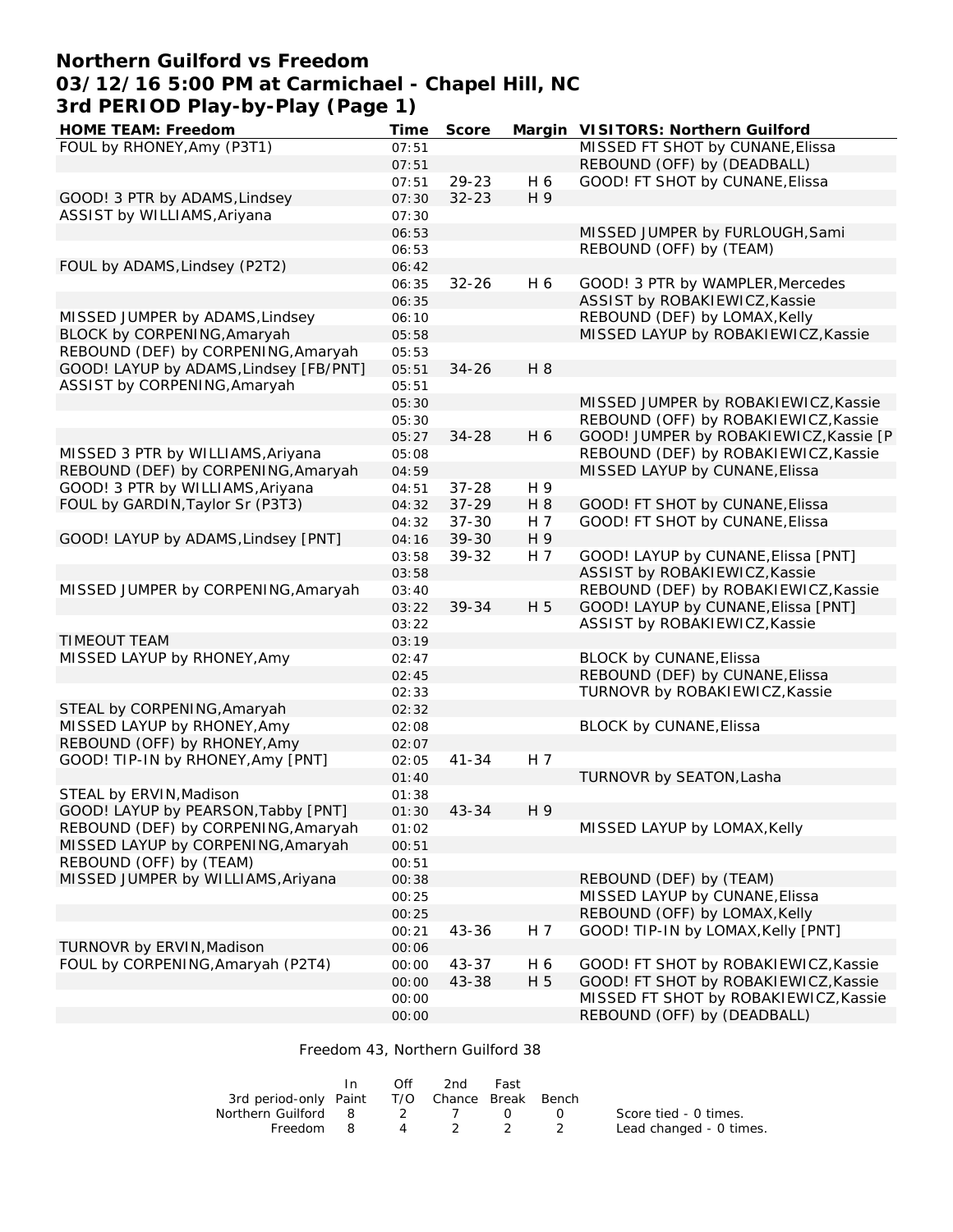### **Northern Guilford vs Freedom 03/12/16 5:00 PM at Carmichael - Chapel Hill, NC 4th PERIOD Play-by-Play (Page 1)**

| HOME TEAM: Freedom                      | Time  | Score     |                | Margin VISITORS: Northern Guilford    |
|-----------------------------------------|-------|-----------|----------------|---------------------------------------|
| REBOUND (DEF) by WILLIAMS, Ariyana      | 07:46 |           |                | MISSED 3 PTR by WAMPLER, Mercedes     |
| GOOD! LAYUP by WILLIAMS, Ariyana [FB/PN | 07:37 | 45-38     | H <sub>7</sub> |                                       |
| REBOUND (DEF) by (TEAM)                 | 07:22 |           |                | MISSED JUMPER by ROBAKIEWICZ, Kassie  |
| GOOD! 3 PTR by ADAMS, Lindsey           | 07:11 | 48-38     | H 10           |                                       |
| ASSIST by CORPENING, Amaryah            | 07:11 |           |                |                                       |
|                                         | 06:55 |           |                | MISSED 3 PTR by FURLOUGH, Sami        |
|                                         | 06:55 |           |                | REBOUND (OFF) by WAMPLER, Mercedes    |
|                                         | 06:50 | 48-40     | H 8            | GOOD! LAYUP by WAMPLER, Mercedes [PNT |
| TURNOVR by ADAMS, Lindsey               | 06:23 |           |                |                                       |
|                                         | 06:22 |           |                | STEAL by CUNANE, Elissa               |
|                                         | 06:10 | 48-42     | H 6            | GOOD! LAYUP by CUNANE, Elissa [PNT]   |
|                                         | 06:10 |           |                | ASSIST by LOMAX, Kelly                |
| MISSED LAYUP by CORPENING, Amaryah      | 05:47 |           |                |                                       |
| REBOUND (OFF) by ADAMS, Lindsey         | 05:47 |           |                |                                       |
| MISSED LAYUP by ADAMS, Lindsey          | 05:42 |           |                |                                       |
| REBOUND (OFF) by RHONEY, Amy            | 05:42 |           |                |                                       |
| MISSED LAYUP by RHONEY, Amy             | 05:36 |           |                | BLOCK by CUNANE, Elissa               |
|                                         | 05:32 |           |                | REBOUND (DEF) by CUNANE, Elissa       |
| REBOUND (DEF) by CORPENING, Amaryah     | 05:28 |           |                | MISSED LAYUP by FURLOUGH, Sami        |
|                                         | 05:24 |           |                | FOUL by ROBAKIEWICZ, Kassie (P2T1)    |
|                                         | 05:16 |           |                | FOUL by CLAYTON, Zamaya (P2T2)        |
| MISSED LAYUP by CORPENING, Amaryah      | 04:49 |           |                |                                       |
| REBOUND (OFF) by RHONEY, Amy            | 04:49 |           |                |                                       |
| MISSED JUMPER by RHONEY, Amy            | 04:47 |           |                | REBOUND (DEF) by CUNANE, Elissa       |
|                                         | 04:37 | 48-44     | H 4            | GOOD! LAYUP by CUNANE, Elissa [PNT]   |
| MISSED JUMPER by CORPENING, Amaryah     | 03:54 |           |                | REBOUND (DEF) by CUNANE, Elissa       |
|                                         | 03:45 |           |                | TURNOVR by CUNANE, Elissa             |
| TIMEOUT TEAM                            | 03:45 |           |                |                                       |
|                                         | 03:34 |           |                | FOUL by ROBAKIEWICZ, Kassie (P3T3)    |
|                                         | 03:26 |           |                | FOUL by WAMPLER, Mercedes (P1T4)      |
| TURNOVR by WILLIAMS, Ariyana            | 03:18 |           |                |                                       |
| FOUL by WILLIAMS, Ariyana (P1T5)        | 03:18 |           |                |                                       |
| REBOUND (DEF) by WILLIAMS, Ariyana      | 03:14 |           |                | MISSED JUMPER by ROBAKIEWICZ, Kassie  |
| GOOD! LAYUP by WILLIAMS, Ariyana [PNT]  | 02:59 | 50-44     | H 6            |                                       |
| REBOUND (DEF) by ERVIN, Madison         | 02:40 |           |                | MISSED LAYUP by CUNANE, Elissa        |
|                                         | 02:36 |           |                | FOUL by FURLOUGH, Sami (P3T5)         |
|                                         | 02:36 |           |                | TIMEOUT TEAM                          |
| MISSED LAYUP by WILLIAMS, Ariyana       | 02:36 |           |                |                                       |
| REBOUND (OFF) by RHONEY, Amy            | 02:36 |           |                |                                       |
| MISSED LAYUP by RHONEY, Amy             | 02:36 |           |                | <b>BLOCK by CUNANE, Elissa</b>        |
| REBOUND (OFF) by (TEAM)                 | 02:32 |           |                |                                       |
| FOUL by ERVIN, Madison (P2T6)           | 01:45 |           |                |                                       |
| TURNOVR by ERVIN, Madison               | 01:45 |           |                |                                       |
|                                         | 01:34 | 50-46     | H 4            | GOOD! JUMPER by LOMAX, Kelly          |
|                                         | 01:34 |           |                | ASSIST by CUNANE, Elissa              |
|                                         | 01:00 |           |                | FOUL by ROBAKIEWICZ, Kassie (P4T6)    |
| MISSED FT SHOT by CORPENING, Amaryah    | 00:54 |           |                | FOUL by SEATON, Lasha (P3T7)          |
|                                         | 00:54 |           |                | REBOUND (DEF) by LOMAX, Kelly         |
| FOUL by CORPENING, Amaryah (P3T7)       | 00:51 | 50-47     | H 3            | GOOD! FT SHOT by LOMAX, Kelly         |
|                                         | 00:51 | 50-48     | H <sub>2</sub> | GOOD! FT SHOT by LOMAX, Kelly         |
|                                         |       |           |                | FOUL by WAMPLER, Mercedes (P2T8)      |
|                                         | 00:27 |           |                | <b>TIMEOUT TEAM</b>                   |
|                                         | 00:27 |           | H 3            |                                       |
| GOOD! FT SHOT by WILLIAMS, Ariyana      | 00:27 | $51 - 48$ |                |                                       |
| MISSED FT SHOT by WILLIAMS, Ariyana     | 00:27 |           |                | REBOUND (DEF) by CUNANE, Elissa       |
|                                         | 00:18 |           |                | TURNOVR by CUNANE, Elissa             |
|                                         | 00:15 |           |                | FOUL by WAMPLER, Mercedes (P3T9)      |
|                                         | 00:15 |           |                | TIMEOUT 30sec                         |
| GOOD! FT SHOT by WILLIAMS, Ariyana      | 00:15 | 52-48     | H 4            |                                       |
| GOOD! FT SHOT by WILLIAMS, Ariyana      | 00:15 | 53-48     | H 5            |                                       |
|                                         | 00:04 | 53-50     | $H_3$          | GOOD! LAYUP by CUNANE, Elissa [PNT]   |